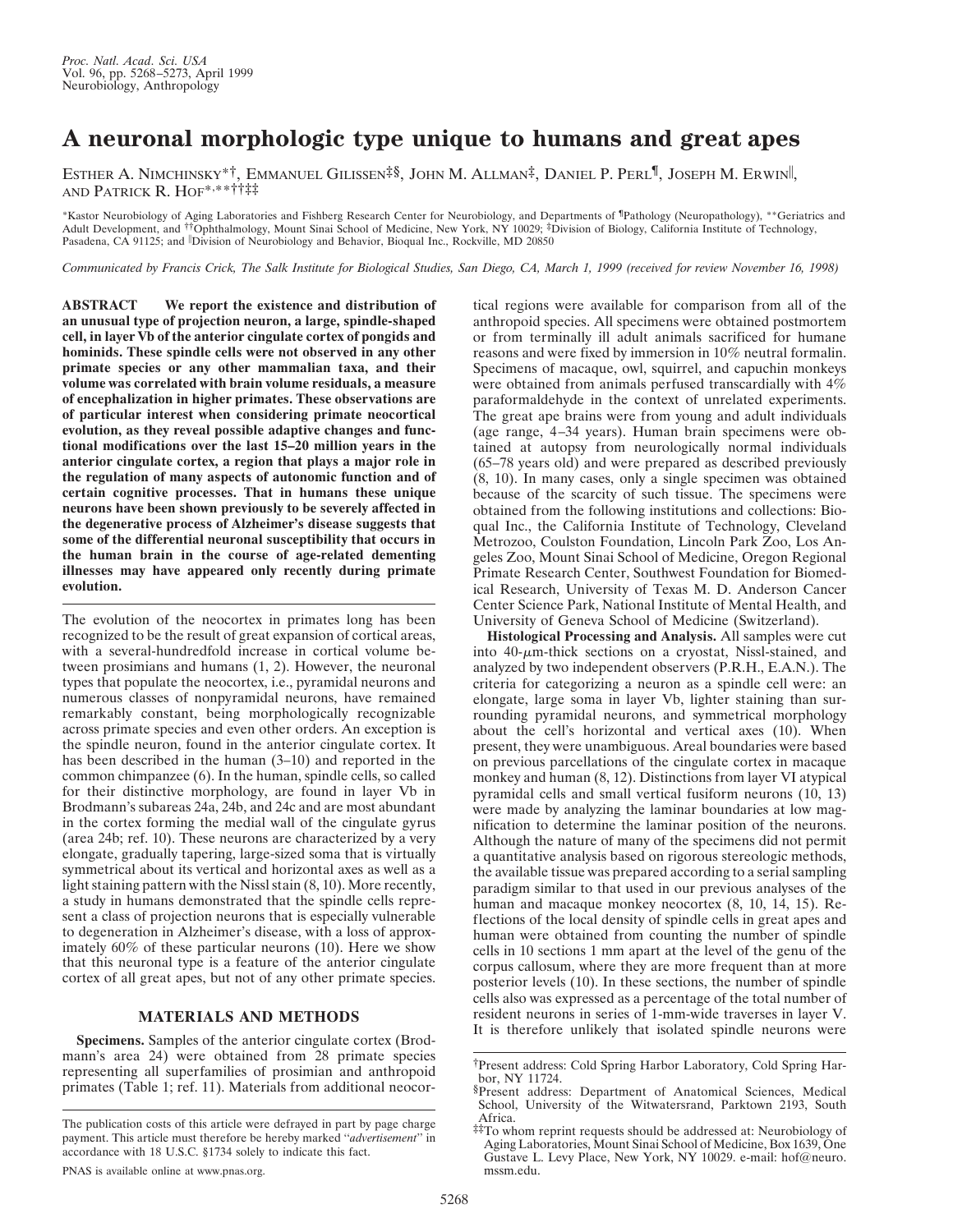|  |  | Table 1. Summary of the primate species investigated |
|--|--|------------------------------------------------------|
|  |  |                                                      |

| Taxonomy                      | Spindle cells     | Ν              |
|-------------------------------|-------------------|----------------|
| Prosimii                      |                   |                |
| Lemuroidea                    |                   |                |
| Lemuridae                     |                   |                |
| Eulemur fulvus                | None              | 1              |
| Lemur catta                   | None              | 1              |
| Indridae                      |                   |                |
| Propithecus verreauxi         | None              | 1              |
| Cheirogaleidae                |                   |                |
| Cheirogaleus medius           | None              | 1              |
| Microcebus murinus            | None              | 1              |
| Loroidea                      |                   |                |
| Galagonidae                   |                   |                |
| Galago senegalensis           | None              | 1              |
| Galagoides demidoff           | None              | 1              |
| Lorisidae                     |                   |                |
| Loris tardigradus             | None              | 1              |
| Nycticebus coucang            | None              | 1              |
| Perodicticus potto            | None              | 1              |
| Tarsioidea                    |                   |                |
| Tarsiidae                     |                   |                |
| Tarsius syrichta              | None              | 1              |
| Anthropoidea                  |                   |                |
| Ceboidea                      |                   |                |
| Callithricidae                |                   |                |
|                               | None              | 2              |
| Callithrix jacchus<br>Cebidae |                   |                |
|                               | None              | 2              |
| Aotus trivirgatus             | None              | 4              |
| Cebus apella                  | None              | 1              |
| Saimiri sciureus              |                   |                |
| Cercopithecoidea              |                   |                |
| Cercopithecidae               |                   |                |
| Macaca fascicularis           | None              | 8              |
| Macaca fuscata                | None              | 4              |
| Macaca mulatta                | None              | 4              |
| Macaca nemestrina             | None              | 4              |
| Macaca nigra                  | None              | 4              |
| Erythrocebus patas            | None              | $\overline{4}$ |
| Papio hamadryas cynocephalus  | None              | 1              |
| Hominoidea                    |                   |                |
| Hylobatidae                   |                   |                |
| Hylobates lar                 | None              | 4              |
| Pongidae                      |                   |                |
| Pongo pygmaeus                | Rare              | 1              |
| Hominidae                     |                   |                |
| Gorilla gorilla gorilla       | <b>Frequent</b>   | 5              |
| Pan troglodytes               | Abundant          | 8              |
| Pan paniscus                  | Abundant/clusters | 1              |
| <b>Homo</b> sapiens           | Abundant/clusters | 6              |

Taxonomic position of the primate species investigated within their families, superfamilies, and suborders (11). Spindle cells in layer Vb of anterior cingulate cortex area 24 are observed with certainty only among hominoids, in all extant pongid and hominid species (shown in bold). *N*, number of available specimens in each species.

overlooked in prosimians, Old and New World monkeys, and lesser apes. Representative maps of spindle cell location were prepared from each sample by using a computer-assisted image-analysis system consisting of a Zeiss Axiophot photomicroscope equipped with a Zeiss MSP65 computer-controlled motorized stage, a Zeiss ZVS-47E video camera, a Macintosh 840AV microcomputer, and NEUROZOOM, a custom-designed software for morphology and stereology (16). To produce these maps, the coordinates of each labeled element were recorded in each microscopic field, typically a fraction of a cortical layer at a  $\times$  20 magnification, relative to an origin, and the maps were assembled automatically. The degree of randomness  $(R)$  of the laminar distribution of spindle cells was assessed further by relating their mean nearest-neighbor distance to their mean density as described by Morrison *et al.* (17). With this method, if  $R = 1$  the distribution is random, if  $R <$ 1 it is clustered, and if  $R > 1$  it is nonrandom (17). Stereologic estimates of individual neuronal volumes were performed at  $\times$ 100 by using the rotator protocol in NEUROZOOM software (16, 18). These neuronal volumes were compared with relative brain volume by calculating the linear regression of estimated brain volume vs. body weight for a dataset including humans, apes, and monkeys. The brain residuals are a measure of encephalization within anthropoid primates (19, 20). Statistical analysis was done by using a one-way ANOVA and post-hoc *t* test and tests of correlation.

## **RESULTS**

In the human anterior cingulate cortex, spindle cells occur most often in clusters of three to six neurons (Fig. 1*A*), are located exclusively in layer Vb, and are conspicuous because of the otherwise low cellular density of this layer (10). In the bonobo, the distribution of spindle cells most closely resembled that seen in humans, with clear clusters found throughout layer Vb of area 24 (Fig. 1*B*). The common chimpanzee had abundant spindle cells, but they were more likely to be found singly or in groups of two to three neurons (Fig. 1*C*). In the gorilla (Fig. 1*D*), the overall distribution resembled that in the common chimpanzee, but the spindle cells were considerably less abundant. In the orangutan (Fig. 1*E*), spindle cells were evident but observed only occasionally. Spindle cells were notably absent in the gibbon (Fig. 1*F*), as well as in New World monkeys (e.g., *Callithrix*, *Aotus*, *Saimiri*, and *Cebus*), Old World monkeys (e.g., *Macaca*, *Erythrocebus*, and *Papio*), and all of the prosimians (Fig. 1 *G* and *H*; Table 1). Nearestneighbor analysis revealed that spindle cells are distributed regularly in layer Vb in orangutan, gorilla, and common chimpanzee with *R* values of 2.11, 1.74, and 1.28, respectively. Their distribution was markedly clustered in bonobo  $(R =$ 0.80) and humans  $(R = 0.40; Fig. 2)$ . Semiquantitative estimates of local numbers of spindle cells revealed 7–10 spindle neurons in the sections from the orangutan specimen, 21.9  $\pm$ 5.4 (mean number per section  $\pm$  SD) in gorillas, 37.1  $\pm$  9.4 in common chimpanzees, 60–75 in the bonobo specimen, and  $88.7 \pm 14.6$  in humans. Spindle cell numbers accounted for 0.6% in orangutan, 2.3% in gorilla, 3.8% in common chimpanzee, 4.8% in bonobo, and 5.6% in humans of the number of pyramidal cells in layer V traverses, further demonstrating their rarity (Figs. 2 and 3). These data were obtained from 4 to 34-year-old apes, so brain aging is very unlikely to have played a role in the low numbers of these neurons in these specimens, and normal brain aging is known to induce only a very marginal loss of neurons in human (21). Qualitative assessments of spindle cell densities and distribution on sections at levels rostral and caudal to the genu of the corpus callosum show a pattern comparable to that previously described in the human anterior cingulate cortex  $(10)$ , indicating that it represents a valid sampling point for comparison across species (Fig. 3).

Stereologic volume estimates indicate that spindle cells were, on average, larger than neighboring layer V pyramidal cells and considerably larger than the small fusiform neurons of layer VI (Table 2). These volumetric data also demonstrate that spindle cells were larger in chimpanzees and humans than in gorillas and orangutans, whereas the two other cell types had comparable volumes across species (Table 2). Furthermore, when comparing neuronal volumes with relative brain volumes (19, 20), we observed that the volume of spindle cells is correlated strongly to encephalization, assessed by calculating brain residuals  $(r^2 = 0.98, P = 0.001;$  Fig. 4), whereas the volumes of layer V pyramidal neurons and layer VI small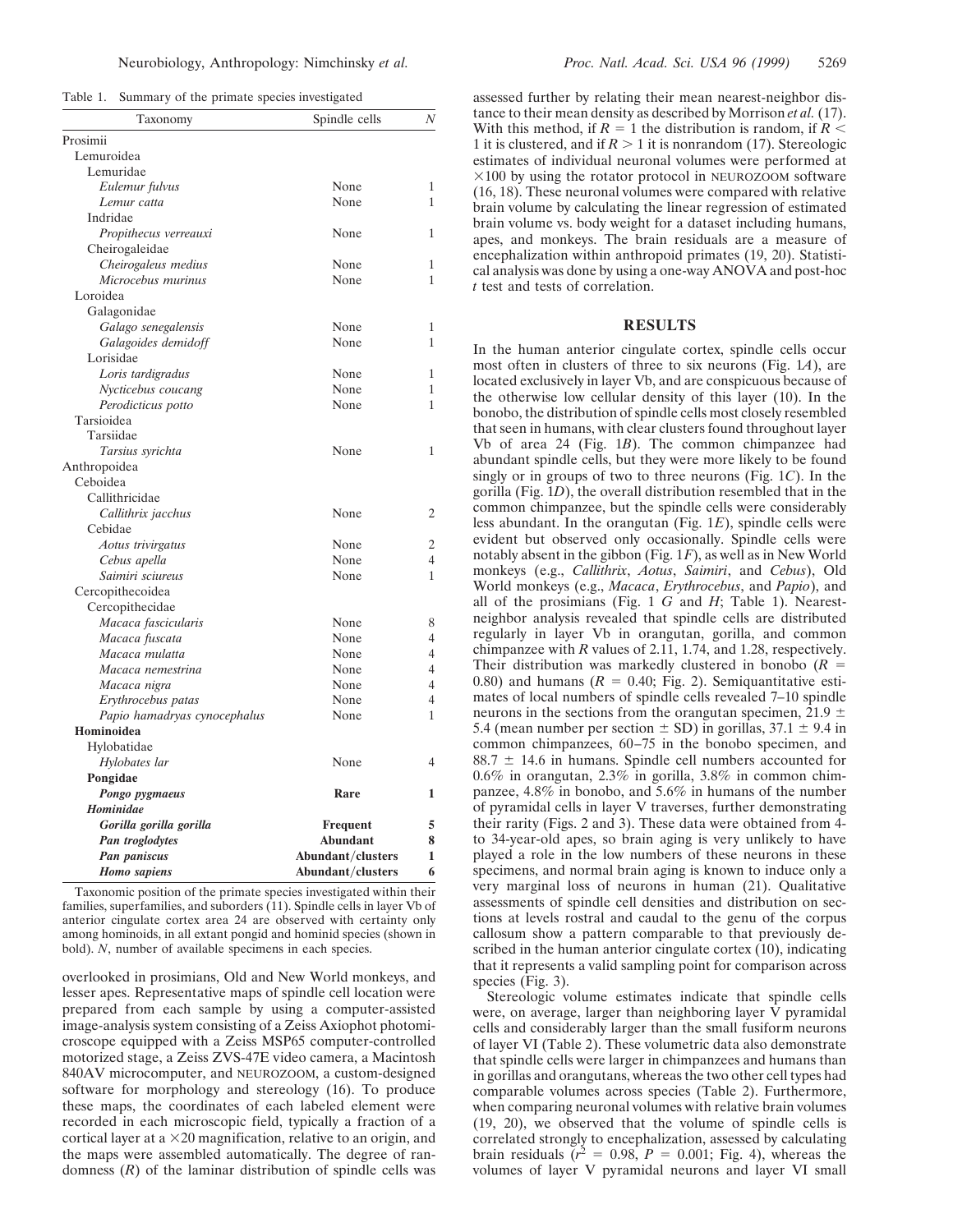

FIG. 1. Morphology of spindle cells in layer Vb of the anterior cingulate cortex in human (*A*), bonobo (*B*), common chimpanzee (*C*), gorilla (*D*), and orangutan (*E*). In all of these species the spindle cells display similar morphology and apparent somatic size. Note the clusters of spindle cells in the through-focus photomontage from the human and in the bonobo, whereas isolated neurons are observed in the three other great apes. (*F–H*) No spindle cells are present in the anterior cingulate cortex of the white-handed gibbon (*F*), Patas monkey (*G*), or ring-tailed lemur (*H*).  $[\text{Bar} = 50 \ \mu \text{m } (A), 80 \ \mu \text{m } (B-E \text{ and } H), \text{ and } 120 \ \mu \text{m } (F \text{ and } G).]$ 

fusiform cells are not ( $r^2 = 0.49$ ,  $P = 0.196$  and  $r^2 = 0.31$ ,  $P =$ 0.33, respectively).

The present series spans all of the primate superfamilies, although it lacks representatives of several families such as large ceboids, colobine monkeys, guenons, and the siamang. However, given the lack of spindle cells in 23 primate families, as well in all of the other mammals we studied (22), the parallel emergence of this cell type in another primate seems unlikely. In fact, samples from the anterior cingulate (or anterior medial) cortex and several other neocortical regions of more



FIG. 2. High-magnification computer-generated maps of the localization of spindle neurons in layers V of the anterior cingulate cortex in orangutan (*A*), gorilla (*B*), common chimpanzee (*C*), bonobo (*D*), and human (*E*). Spindle cells are represented by solid marks, and the neighboring pyramidal neurons are represented by open triangles. Note the differences in the densities of these neurons among species and the clustered pattern in bonobo and human.  $\vec{A}$ –*C* are 1-mm wide and *D* and *E* are 1.5-mm wide.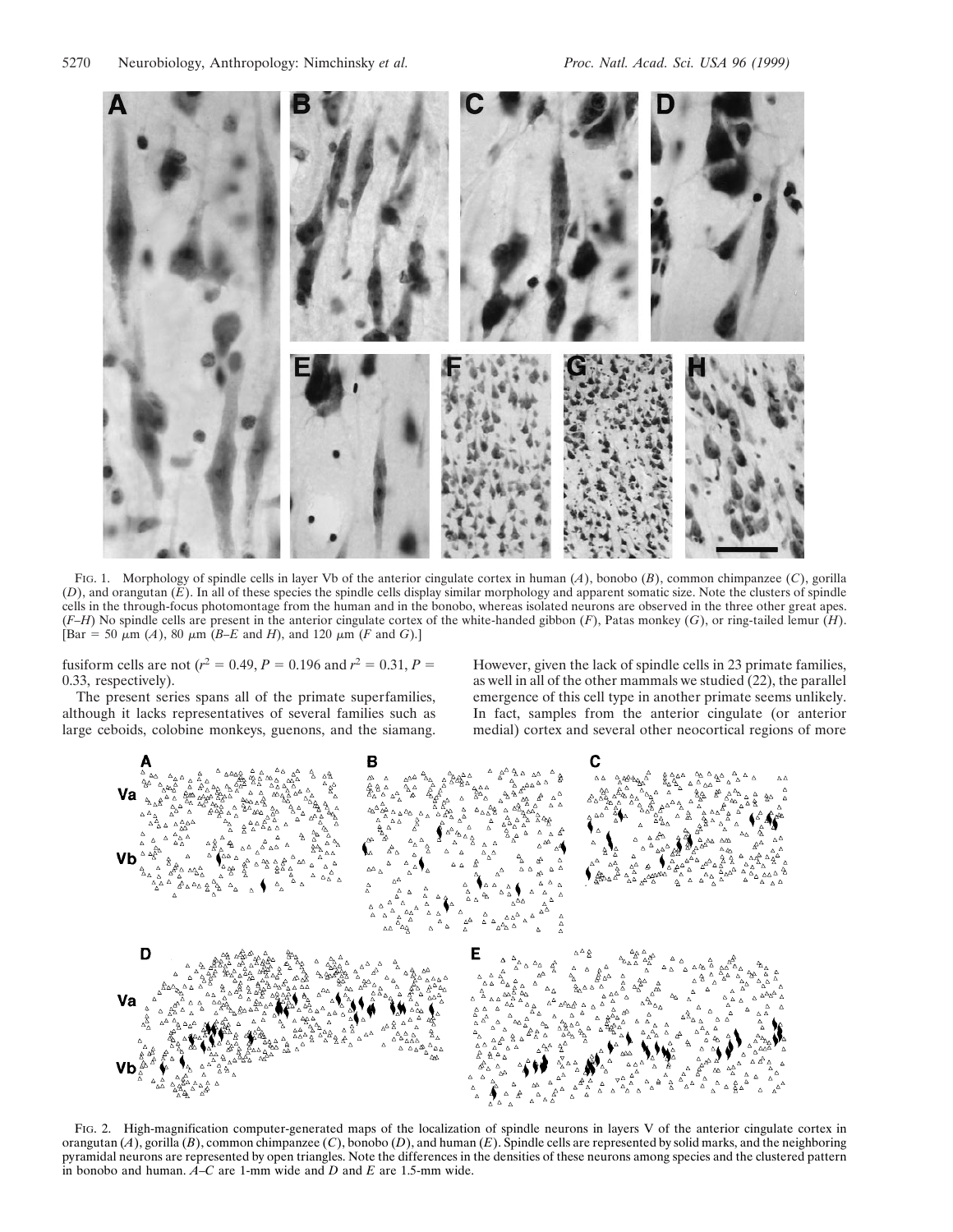

FIG. 3. Computer-generated maps of the distribution of spindle neurons in the anterior cingulate cortex. All maps show a level situated at the genu of the corpus callosum in the human  $(A)$ , bonobo  $(B)$ , common chimpanzee  $(C)$ , gorilla  $(D)$ , and orangutan  $(E)$ . The spindle cells are restricted to layer Vb and show much higher numbers in human and the two chimpanzee species, whereas fewer are seen in gorilla and orangutan. No spindle cells are observed in the white-handed gibbon (*F*), long-tailed macaque monkey (*G*), and owl monkey (*H*). The maps are approximately to scale. The darkly shaded areas in *B* reflect local damage to the superficial layers of the specimen. The caudate nucleus is shaded darkly in *H*. CC, corpus callosum; CS, cingulate sulcus.

than 30 other mammalian species, including monotremes, marsupials, insectivores, micro- and megachiropterans, rodents, carnivores, artiodactyls, and cetaceans, were analyzed (22), and spindle cells were not found in any of them. Spindle

Table 2. Volumes of layer V spindle and pyramidal cells and small-layer VI fusiform cells

| <b>Species</b> | Pyramidal cells   | Spindle cells               | Fusiform cells  |
|----------------|-------------------|-----------------------------|-----------------|
| P. pygmaeus    | $1,951 \pm 913$   | $6,648 \pm 2,667$ **        | $1,425 \pm 445$ |
| G. g. gorilla  | $3,298 \pm 1,295$ | $5,684 \pm 3,740^{\dagger}$ | $1,402 \pm 648$ |
| P. troglodytes | $2,786 \pm 1,198$ | $8,796 \pm 5,069$ **        | $1,061 \pm 462$ |
| P. paniscus    | $3,891 \pm 1,859$ | $7,743 \pm 4,476^{\dagger}$ | $1,306 \pm 476$ |
| H. sapiens     | $4,553 \pm 2,295$ | $20,822 \pm 8,731$ *†       | $1,677 \pm 777$ |

Volumetric data  $(\mu m^3)$  were estimated in a sample of 50 neurons in each layer from each case by using the rotator (18) and are expressed as means  $\pm$  SD. Note that, in spite of high variability, the volume of spindle cells tends to be generally higher than that of layer V pyramidal cells  $(*, P < 0.05)$  and small-layer VI fusiform neurons  $(*, P < 0.01)$ , and that spindle cells are larger in *Pan* and, particularly, in *Homo* compared with *Gorilla* and *Pongo*.

cells are also found, albeit in much lower numbers, in the anterior, agranular, and dysgranular portions of the insular cortex of the human, but not the macaque monkey (5, 8–10, 23). Unfortunately, samples of insular cortex were not available for the present study from most of the species studied, although from the limited number of samples we did obtain, it appears that some spindle cells also are found in the agranular insula of great apes. Spindle cells were never observed in any other neocortical areas in all of the available primate species.

## **DISCUSSION**

The foregoing suggests the very rare, if not unprecedented, emergence of a unique, morphologic type of projection neuron, made all the more remarkable by its restriction to a very discrete cortical region and a very small but highly significant group of species. From a phylogenetic standpoint, the observation that among humans and great apes, chimpanzees have spindle cell densities comparable to humans—and it is the bonobo whose spindle cell distribution most closely matches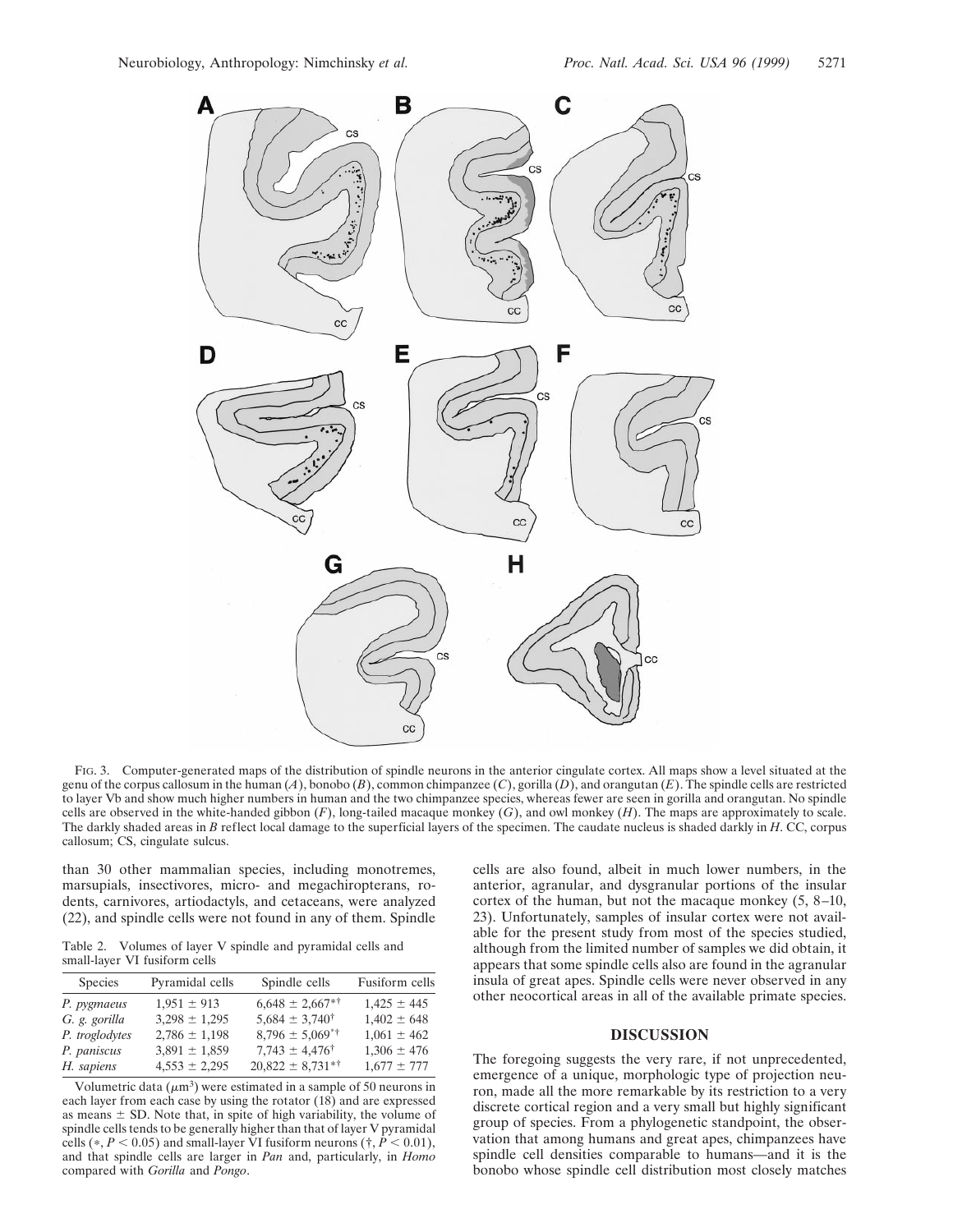that of the human—underscores the relatedness of *Homo* and *Pan* and offers a neuroanatomical correlate to the grouping of these taxa in the same clade, a contention that is supported by molecular biological and morphological data  $(24–27)$ . Moreover, in view of data indicating that neurons forming defined projections tend to be clustered in the cortex (28), the more pronounced grouping of spindle cells in *Pan* and *Homo* is suggestive of the emergence and progressive anatomical refinement of a highly specific pathway in hominids, which began to emerge in the common ancestor of pongids and hominids and is particularly well developed in *Pan* and *Homo*.

The nature of the available material precludes the physiological and connectional studies that could help elucidate the role of spindle cells. However, existing data on the cortical area to which they are restricted might provide clues to their function. It is also worth remarking that the density of spindle cells is markedly reduced precisely in the transition area between anterior and posterior cingulate cortex (a region termed area 24' in humans; refs. 8 and 29), which corresponds to the regions that contain the cingulate motor areas in macaque monkeys (30–33), suggesting that the distribution of spindle cells does not overlap with regions of the cingulate cortex involved in somatic motor function. In fact, the cingulate motor areas in humans have well defined cyto- and chemoarchitectural patterns (8, 29, 34) and are located caudally and dorsally to the region in which spindle cells are distributed. Although exhaustive samples seldom are available, preventing proper stereologic estimates of the number of these neurons, they constitute a small fraction of the cortical pyramidal neuron population (10). They could, however, represent a discrete projection, reminiscent of the Meynert neurons of the primary visual cortex (35, 36) or the Betz cells in the primary motor cortex (37), of primates. Alternatively, the emergence of a morphologic type could be merely an incidental consequence of vigorous adaptive changes. Either interpretation, however, would suggest that the anterior cingulate cortex may have been subjected to unusual adaptive pressure over the last 15–20 million years.

The anterior cingulate cortex is regarded as a phylogenetically ancient area (38). It subserves many functions that may vary across species, although its role in cortical control of autonomic functions, such as heart rate, blood pressure, and digestive functions (39–43), appears to be well conserved. Along these lines, area 24 in macaques is interconnected with the amygdala and has been shown to have layer V projections to the hypothalamus and the periaqueductal gray (43–45). From this perspective, the spindle cells of the anterior cingulate cortex might represent a population of specialized neurons that could integrate inputs with emotional overtones and project to highly specific motor centers controlling vocalization, facial expression, or autonomic function. In addition, the presence of at least some spindle cells in the anterior portion



FIG. 4. Comparison of spindle cell volume with relative brain volume (see refs. 19 and 20). There is a strong correlation between the volumes of these neurons and brain volume residuals. No such correlation existed for pyramidal and small fusiform neurons of layers V and VI.

of the insula supports the notion of their role in autonomic control, because this region also is known to be involved in the regulation of visceral, olfactory, and gustatory functions, as well as complex alimentary behaviors (46–49). However, in humans the anterior cingulate cortex also appears to be involved in higher-level processes that are responsible for more than merely sensory input or motor output. Recent functional imaging studies have demonstrated an important role for the dorsal human anterior cingulate cortex in attention, with its degree of activation increasing with task difficulty, and the more ventral portion in the experience of the ''unpleasantness'' of pain and in the recognition of the emotional content of faces (43, 50, 51). Thus, in humans, at least, the anterior cingulate cortex is involved in complex processes that assist in integration and interpretation of sensory information. In this context, the unique correlation among the resident neurons of layers V and VI of the cellular volume of spindle cells with encephalization in human and great apes lends further support to the possible association of spindle cells with higher cortical functioning.

Interestingly, lesions in the anterior cingulate cortex in human are associated with a form of mutism (43, 52, 53), and the area to which the spindle cells are restricted is one of the only cortical areas known to elicit meaningful vocalizations (and not merely sounds) in squirrel monkeys when stimulated (54, 55). It has also been shown to participate in voluntary phonation in macaque monkeys (56). Thus, this region may be involved in some aspects of communication in primates, and it is possible that the appearance of these modified pyramidal neurons might signal the further anatomic and possibly functional elaboration of this cortical area in the only mammalian lineage known to have evolved speech and its emotional implications. It is also worth noting that the emergence of this unique neuronal type in a neocortical area involved in vocalization in primates coincides with the evolution as a definable anatomic structure of the planum temporale, a region that is important for language comprehension (57, 58). In view of the language comprehension abilities of great apes (59), it is therefore possible that several cortical structures involved in the production of specific vocalizations and in communicative skills sustained simultaneous, considerable, adaptive modifications during brain evolution in hominoids.

Finally, taken together with our earlier finding that spindle cells in the human apparently are more vulnerable to neurodegeneration in Alzheimer's disease than other pyramidal neurons, possibly owing to their high content of neurofilament protein (10, 21), the present study points out some of the possible limitations of making comparisons between humans and more distantly related nonhuman primates and emphasizes the importance of the study of great apes in the context of aging and of age-related diseases affecting the cerebral cortex. Such knowledge might assist in our understanding of the possibly phylogenetic basis of differential neuronal vulnerability (60) and of some of the most devastating neurologic and psychiatric illnesses from which our own species suffers.

We thank Drs. C. Bouras, I. I. Glezer, S. G. Kohama, J. Marcus, E. J. Mufson, and L. G. Ungerleider for providing some of the specimens; Dr. T. Insel for providing a dataset on bonobo brain volume and A. Hakeem for help with data analysis; Drs. P. J. Gannon, C. V. Mobbs, J. H. Morrison, P. R. Rapp, and B. A. Vogt for helpful discussions; Dr. W. G. Young for software development; and S. Bruns, A. P. Leonard, E. Lugo, F. Robenzadeh, and R. Vertesi for technical assistance. Most of the great ape brains were supplied by the Great Ape Aging Project, a comparative neurobiology of aging resource at Bioqual Inc. (J.M.E.). This work was supported by National Institutes of Health Grants AG14308 (J.M.E.), CA/MH08944, and EY11759 (J.M.A.), the Del Webb Foundation (E.G.), and Mount Sinai School of Medicine (P.R.H.).